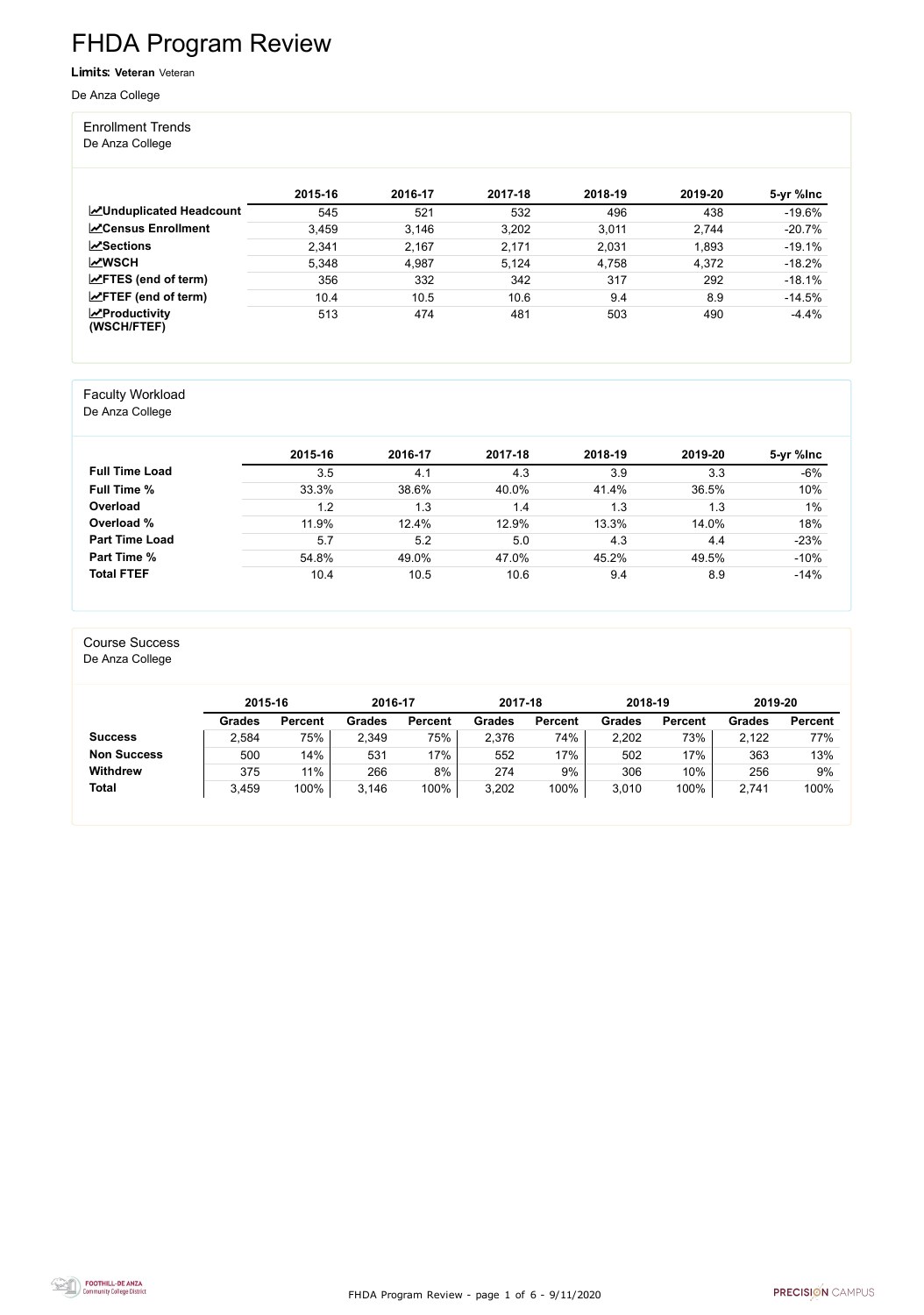FHDA Program Review - page 2 of 6 - 9/11/2020



### Course Success for African American, Latinx, and Filipinx Students

### Course Success for Asian, Native American, Pacific Islander, White, and Decline to State Students

|                    |               | 2015-16        |               | 2016-17        |               | 2017-18        | 2018-19       |                | 2019-20       |                |
|--------------------|---------------|----------------|---------------|----------------|---------------|----------------|---------------|----------------|---------------|----------------|
|                    | <b>Grades</b> | <b>Percent</b> | <b>Grades</b> | <b>Percent</b> | <b>Grades</b> | <b>Percent</b> | <b>Grades</b> | <b>Percent</b> | <b>Grades</b> | <b>Percent</b> |
| <b>Success</b>     | ,288          | 74%            | 1,158         | 73%            | 1,142         | 72%            | ,061          | 70%            | 960           | 72%            |
| <b>Non Success</b> | 269           | 15%            | 293           | 18%            | 303           | 19%            | 273           | 18%            | 223           | 17%            |
| <b>Withdrew</b>    | 194           | 11%            | 138           | 9%             | 144           | 9%             | 177           | 12%            | 143           | 11%            |
| <b>Total</b>       | 751,          | 100%           | ,589          | 100%           | 1,589         | 100%           | ,511          | 100%           | 1,326         | 100%           |

|                    | 2015-16       |                | 2016-17       |                | 2017-18       |                | 2018-19       |                | 2019-20 |                |
|--------------------|---------------|----------------|---------------|----------------|---------------|----------------|---------------|----------------|---------|----------------|
|                    | <b>Grades</b> | <b>Percent</b> | <b>Grades</b> | <b>Percent</b> | <b>Grades</b> | <b>Percent</b> | <b>Grades</b> | <b>Percent</b> | Grades  | <b>Percent</b> |
| <b>Success</b>     | 1,296         | 76%            | 1,191         | 76%            | 1,234         | 77%            | 1.141         | 76%            | 1,162   | 82%            |
| <b>Non Success</b> | 231           | 14%            | 238           | 15%            | 249           | 15%            | 229           | 15%            | 140     | 10%            |
| <b>Withdrew</b>    | 181           | 11%            | 128           | 8%             | 130           | 8%             | 129           | 9%             | 113     | 8%             |
| <b>Total</b>       | 1,708         | 100%           | 1,557         | 100%           | 1,613         | 100%           | ,499          | 100%           | 1,415   | 100%           |
|                    |               |                |               |                |               |                |               |                |         |                |

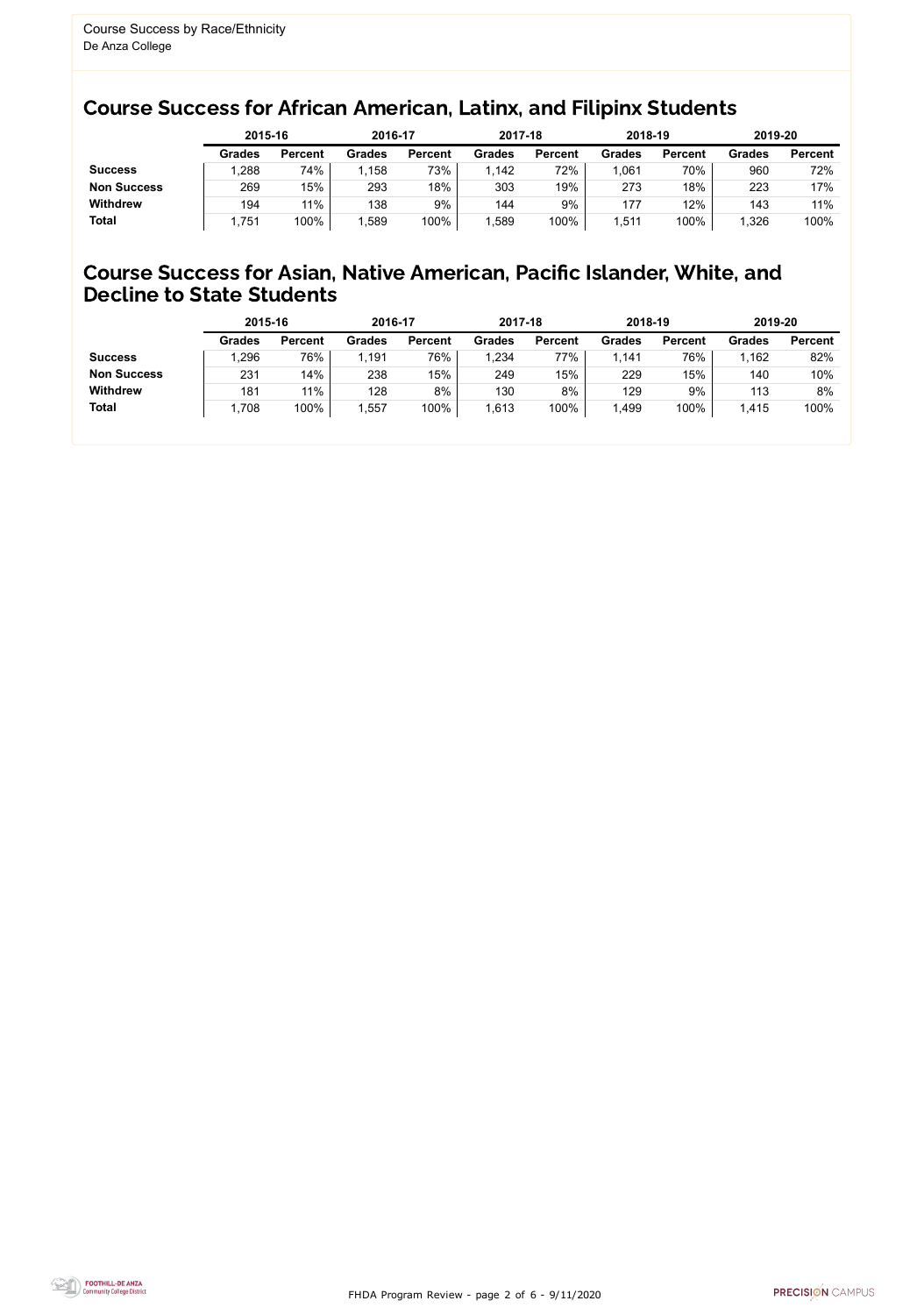

Some courses may continue to be listed but no longer have data due to renumbering or because the course was not offered in the past five years.



### by Gender

|                     |       | 2015-16        |       | 2016-17        |       | 2017-18        |       | 2018-19        | 2019-20 |                |
|---------------------|-------|----------------|-------|----------------|-------|----------------|-------|----------------|---------|----------------|
|                     | Enr   | <b>Percent</b> | Enr   | <b>Percent</b> | Enr   | <b>Percent</b> | Enr   | <b>Percent</b> | Enr     | <b>Percent</b> |
| Female              | 712   | 21%            | 573   | 18%            | 570   | 18%            | 525   | 17%            | 517     | 19%            |
| <b>Male</b>         | 2,715 | 78%            | 2,557 | 81%            | 2,611 | 82%            | 2,466 | 82%            | 2,216   | 81%            |
| <b>Not Reported</b> | 32    | $1\%$          | 16    | $1\%$          | 21    | 1%             | 20    | $1\%$          |         | $0\%$          |
| <b>Total</b>        | 3,459 | 100%           | 3,146 | 100%           | 3,202 | 100%           | 3,011 | 100%           | 2,744   | 100%           |

## by Ethnicity

|                         |       | 2015-16        |       | 2016-17        |       | 2017-18        | 2018-19 |                | 2019-20 |                |
|-------------------------|-------|----------------|-------|----------------|-------|----------------|---------|----------------|---------|----------------|
|                         | Enr   | <b>Percent</b> | Enr   | <b>Percent</b> | Enr   | <b>Percent</b> | Enr     | <b>Percent</b> | Enr     | <b>Percent</b> |
| <b>African American</b> | 234   | 7%             | 293   | 9%             | 300   | 9%             | 224     | 7%             | 175     | 6%             |
| <b>Asian</b>            | 535   | 15%            | 511   | 16%            | 577   | 18%            | 546     | 18%            | 595     | 22%            |
| <b>Filipinx</b>         | 490   | 14%            | 382   | 12%            | 499   | 16%            | 462     | 15%            | 351     | 13%            |
| Latinx                  | 1,027 | 30%            | 914   | 29%            | 790   | 25%            | 826     | 27%            | 801     | 29%            |
| <b>Native American</b>  | 95    | 3%             | 80    | 3%             | 60    | 2%             | 41      | $1\%$          | 39      | $1\%$          |
| <b>Pacific Islander</b> | 65    | 2%             | 60    | 2%             | 47    | $1\%$          | 32      | $1\%$          | 41      | $1\%$          |
| White                   | 969   | 28%            | 880   | 28%            | 871   | 27%            | 832     | 28%            | 647     | 24%            |
| <b>Decline to State</b> | 44    | $1\%$          | 26    | $1\%$          | 58    | 2%             | 48      | 2%             | 95      | 3%             |
| <b>Total</b>            | 3,459 | 100%           | 3.146 | 100%           | 3,202 | 100%           | 3,011   | 100%           | 2,744   | 100%           |

### by Age

|              | 2015-16 |                | 2016-17 |                | 2017-18 |                | 2018-19 |                | 2019-20 |                |
|--------------|---------|----------------|---------|----------------|---------|----------------|---------|----------------|---------|----------------|
|              | Enr     | <b>Percent</b> | Enr     | <b>Percent</b> | Enr     | <b>Percent</b> | Enr     | <b>Percent</b> | Enr     | <b>Percent</b> |
| 19 or less   | 208     | 6%             | 135     | 4%             | 130     | 4%             | 113     | 4%             | 69      | 3%             |
| $20 - 24$    | ,114    | 32%            | 1,022   | 32%            | 915     | 29%            | 701     | 23%            | 712     | 26%            |
| 25-39        | .886    | 55%            | 1,760   | 56%            | ,866    | 58%            | ,896    | 63%            | 1,711   | 62%            |
| $40 +$       | 251     | 7%             | 229     | 7%             | 291     | 9%             | 301     | 10%            | 252     | 9%             |
| <b>Total</b> | 3,459   | 100%           | 3,146   | 100%           | 3,202   | 100%           | 3,011   | 100%           | 2,744   | 100%           |

## by Education Level

|                           | 2015-16 |                |       | 2016-17        |       | 2017-18        | 2018-19 |                | 2019-20 |                |
|---------------------------|---------|----------------|-------|----------------|-------|----------------|---------|----------------|---------|----------------|
|                           | Enr     | <b>Percent</b> | Enr   | <b>Percent</b> | Enr   | <b>Percent</b> | Enr     | <b>Percent</b> | Enr     | <b>Percent</b> |
| <b>Bachelor or higher</b> | 241     | 7%             | 169   | 5%             | 258   | 8%             | 251     | 8%             | 182     | 7%             |
| <b>Associate</b>          | 140     | 4%             | 157   | 5%             | 190   | 6%             | 188     | 6%             | 179     | 7%             |
| <b>HS/Equivalent</b>      | 3,035   | 88%            | 2,761 | 88%            | 2,719 | 85%            | 2,539   | 84%            | 2,354   | 86%            |
| <b>All Other</b>          | 43      | $1\%$          | 59    | 2%             | 35    | 1%             | 33      | $1\%$          | 29      | $1\%$          |
| <b>Total</b>              | 3,459   | 100%           | 3,146 | 100%           | 3,202 | 100%           | 3,011   | 100%           | 2,744   | 100%           |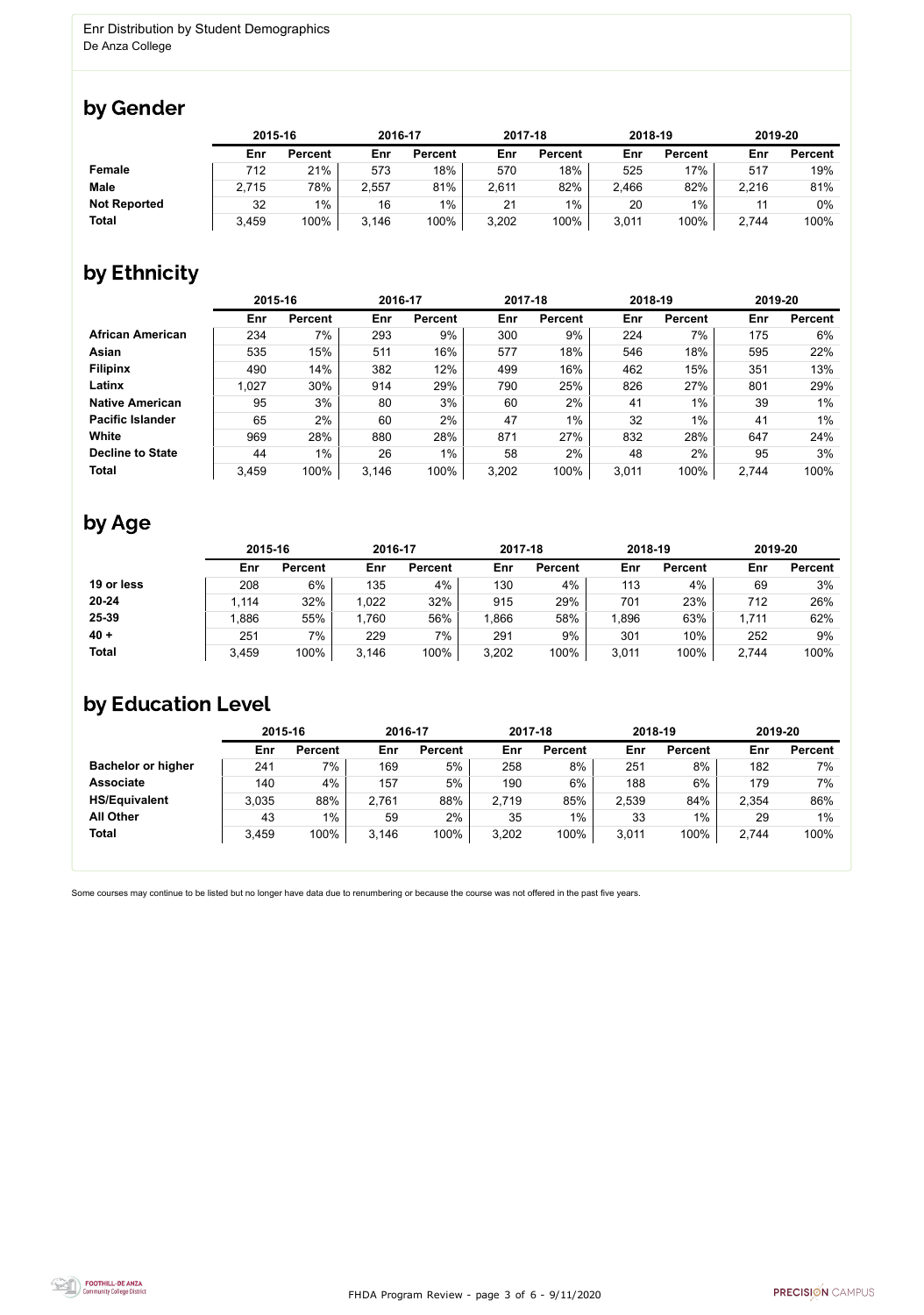FHDA Program Review - page 4 of 6 - 9/11/2020



#### Success Rates by Gender De Anza College

|                     | 2019-20       |                                      |               |                |               |                 |               |                |  |  |  |  |  |
|---------------------|---------------|--------------------------------------|---------------|----------------|---------------|-----------------|---------------|----------------|--|--|--|--|--|
|                     |               | <b>Non Success</b><br><b>Success</b> |               |                |               | <b>Withdrew</b> | <b>Total</b>  |                |  |  |  |  |  |
|                     | <b>Grades</b> | <b>Percent</b>                       | <b>Grades</b> | <b>Percent</b> | <b>Grades</b> | <b>Percent</b>  | <b>Grades</b> | <b>Percent</b> |  |  |  |  |  |
| <b>Female</b>       | 416           | 80%                                  | 54            | 10%            | 47            | 9%              | 517           | 100%           |  |  |  |  |  |
| <b>Male</b>         | .698          | 77%                                  | 308           | 14%            | 207           | 9%              | 2,213         | 100%           |  |  |  |  |  |
| <b>Not Reported</b> |               | 73%                                  |               | 9%             |               | 18%             |               | 100%           |  |  |  |  |  |
| All                 | 2,122         | 77%                                  | 363           | 13%            | 256           | 9%              | 2,741         | 100%           |  |  |  |  |  |

|                     |               | 2018-19                              |               |                |               |                 |               |                |  |  |  |  |  |  |
|---------------------|---------------|--------------------------------------|---------------|----------------|---------------|-----------------|---------------|----------------|--|--|--|--|--|--|
|                     |               | <b>Non Success</b><br><b>Success</b> |               |                |               | <b>Withdrew</b> | <b>Total</b>  |                |  |  |  |  |  |  |
|                     | <b>Grades</b> | <b>Percent</b>                       | <b>Grades</b> | <b>Percent</b> | <b>Grades</b> | <b>Percent</b>  | <b>Grades</b> | <b>Percent</b> |  |  |  |  |  |  |
| Female              | 375           | 72%                                  | 87            | 17%            | 62            | 12%             | 524           | 100%           |  |  |  |  |  |  |
| <b>Male</b>         | 1,817         | 74%                                  | 406           | 16%            | 243           | 10%             | 2,466         | 100%           |  |  |  |  |  |  |
| <b>Not Reported</b> | 10            | 50%                                  | 9             | 45%            |               | 5%              | 20            | 100%           |  |  |  |  |  |  |
| All                 | 2,202         | 73%                                  | 502           | 17%            | 306           | 10%             | 3,010         | 100%           |  |  |  |  |  |  |

|                     |                | 2017-18        |                    |                 |               |                |               |                |  |  |  |  |  |
|---------------------|----------------|----------------|--------------------|-----------------|---------------|----------------|---------------|----------------|--|--|--|--|--|
|                     | <b>Success</b> |                | <b>Non Success</b> | <b>Withdrew</b> |               | <b>Total</b>   |               |                |  |  |  |  |  |
|                     | <b>Grades</b>  | <b>Percent</b> | <b>Grades</b>      | <b>Percent</b>  | <b>Grades</b> | <b>Percent</b> | <b>Grades</b> | <b>Percent</b> |  |  |  |  |  |
| Female              | 410            | 72%            | 96                 | 17%             | 64            | 11%            | 570           | 100%           |  |  |  |  |  |
| <b>Male</b>         | .951           | 75%            | 451                | 17%             | 209           | 8%             | 2,611         | 100%           |  |  |  |  |  |
| <b>Not Reported</b> | 15             | 71%            | 5                  | 24%             |               | 5%             | 21            | 100%           |  |  |  |  |  |
| All                 | 2,376          | 74%            | 552                | 17%             | 274           | 9%             | 3,202         | 100%           |  |  |  |  |  |

|                     |               |                                                                         |               | 2016-17        |               |                |               |                |  |  |
|---------------------|---------------|-------------------------------------------------------------------------|---------------|----------------|---------------|----------------|---------------|----------------|--|--|
|                     |               | <b>Withdrew</b><br><b>Total</b><br><b>Non Success</b><br><b>Success</b> |               |                |               |                |               |                |  |  |
|                     | <b>Grades</b> | <b>Percent</b>                                                          | <b>Grades</b> | <b>Percent</b> | <b>Grades</b> | <b>Percent</b> | <b>Grades</b> | <b>Percent</b> |  |  |
| Female              | 435           | 76%                                                                     | 92            | 16%            | 46            | 8%             | 573           | 100%           |  |  |
| <b>Male</b>         | 1,906         | 75%                                                                     | 431           | 17%            | 220           | 9%             | 2,557         | 100%           |  |  |
| <b>Not Reported</b> | 8             | 50%                                                                     | 8             | 50%            |               | $0\%$          | 16            | 100%           |  |  |
| All                 | 2,349         | 75%                                                                     | 531           | 17%            | 266           | 8%             | 3,146         | 100%           |  |  |

|                     |               |                                                                  |               | 2015-16        |               |                |               |                |  |  |
|---------------------|---------------|------------------------------------------------------------------|---------------|----------------|---------------|----------------|---------------|----------------|--|--|
|                     |               | Withdrew<br><b>Total</b><br><b>Non Success</b><br><b>Success</b> |               |                |               |                |               |                |  |  |
|                     | <b>Grades</b> | <b>Percent</b>                                                   | <b>Grades</b> | <b>Percent</b> | <b>Grades</b> | <b>Percent</b> | <b>Grades</b> | <b>Percent</b> |  |  |
| Female              | 541           | 76%                                                              | 92            | 13%            | 79            | 11%            | 712           | 100%           |  |  |
| <b>Male</b>         | 2,021         | 74%                                                              | 401           | 15%            | 293           | 11%            | 2,715         | 100%           |  |  |
| <b>Not Reported</b> | 22            | 69%                                                              |               | 22%            | 3             | 9%             | 32            | 100%           |  |  |
| All                 | 2,584         | 75%                                                              | 500           | 14%            | 375           | 11%            | 3,459         | 100%           |  |  |

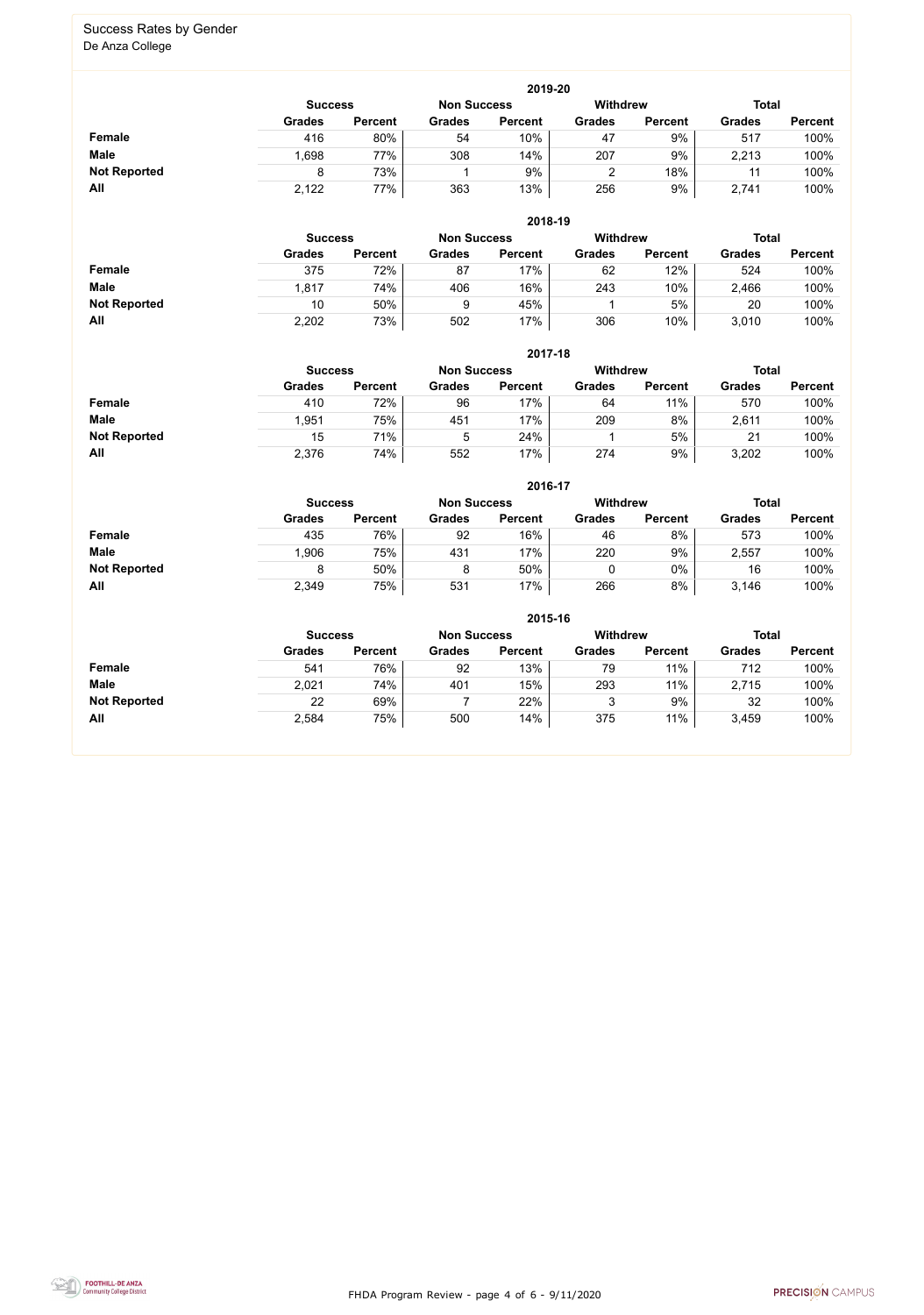FHDA Program Review - page 5 of 6 - 9/11/2020



#### Success Rates by Age De Anza College

|            |                |                    |               | 2019-20         |               |                |               |                |
|------------|----------------|--------------------|---------------|-----------------|---------------|----------------|---------------|----------------|
|            | <b>Success</b> | <b>Non Success</b> |               | <b>Withdrew</b> |               | <b>Total</b>   |               |                |
|            | <b>Grades</b>  | <b>Percent</b>     | <b>Grades</b> | <b>Percent</b>  | <b>Grades</b> | <b>Percent</b> | <b>Grades</b> | <b>Percent</b> |
| 19 or less | 62             | 90%                | 4             | 6%              | 3             | 4%             | 69            | 100%           |
| $20 - 24$  | 552            | 78%                | 87            | 12%             | 72            | 10%            | 711           | 100%           |
| 25-39      | 1,301          | 76%                | 251           | 15%             | 157           | 9%             | 1,709         | 100%           |
| $40 +$     | 207            | 82%                | 21            | 8%              | 24            | 10%            | 252           | 100%           |
| All        | 2,122          | 77%                | 363           | 13%             | 256           | 9%             | 2,741         | 100%           |

**2018-19**

|            | <b>Success</b> |                | <b>Non Success</b> |                | <b>Withdrew</b> |                | <b>Total</b>  |                |
|------------|----------------|----------------|--------------------|----------------|-----------------|----------------|---------------|----------------|
|            | <b>Grades</b>  | <b>Percent</b> | <b>Grades</b>      | <b>Percent</b> | <b>Grades</b>   | <b>Percent</b> | <b>Grades</b> | <b>Percent</b> |
| 19 or less | 89             | 79%            | 21                 | 19%            | 3               | 3%             | 113           | 100%           |
| $20 - 24$  | 537            | 77%            | 92                 | 13%            | 72              | 10%            | 701           | 100%           |
| 25-39      | 1,340          | 71%            | 353                | 19%            | 202             | 11%            | ,895          | 100%           |
| $40 +$     | 236            | 78%            | 36                 | 12%            | 29              | 10%            | 301           | 100%           |
| All        | 2,202          | 73%            | 502                | 17%            | 306             | 10%            | 3,010         | 100%           |

|            |                                                                         |                |               | 2017-18        |               |                |               |                |
|------------|-------------------------------------------------------------------------|----------------|---------------|----------------|---------------|----------------|---------------|----------------|
|            | <b>Withdrew</b><br><b>Total</b><br><b>Non Success</b><br><b>Success</b> |                |               |                |               |                |               |                |
|            | <b>Grades</b>                                                           | <b>Percent</b> | <b>Grades</b> | <b>Percent</b> | <b>Grades</b> | <b>Percent</b> | <b>Grades</b> | <b>Percent</b> |
| 19 or less | 89                                                                      | 68%            | 28            | 22%            | 13            | 10%            | 130           | 100%           |
| $20 - 24$  | 691                                                                     | 76%            | 129           | 14%            | 95            | 10%            | 915           | 100%           |
| 25-39      | 1,371                                                                   | 73%            | 354           | 19%            | 141           | 8%             | 1,866         | 100%           |
| $40 +$     | 225                                                                     | 77%            | 41            | 14%            | 25            | 9%             | 291           | 100%           |
| All        | 2,376                                                                   | 74%            | 552           | 17%            | 274           | 9%             | 3,202         | 100%           |

|            |                |                    |               | 2016-17         |               |                |               |                |
|------------|----------------|--------------------|---------------|-----------------|---------------|----------------|---------------|----------------|
|            | <b>Success</b> | <b>Non Success</b> |               | <b>Withdrew</b> |               | <b>Total</b>   |               |                |
|            | <b>Grades</b>  | <b>Percent</b>     | <b>Grades</b> | <b>Percent</b>  | <b>Grades</b> | <b>Percent</b> | <b>Grades</b> | <b>Percent</b> |
| 19 or less | 94             | 70%                | 29            | 21%             | 12            | 9%             | 135           | 100%           |
| $20 - 24$  | 739            | 72%                | 183           | 18%             | 100           | 10%            | 1,022         | 100%           |
| 25-39      | 1,338          | 76%                | 281           | 16%             | 141           | 8%             | 1,760         | 100%           |
| $40 +$     | 178            | 78%                | 38            | 17%             | 13            | 6%             | 229           | 100%           |
| All        | 2,349          | 75%                | 531           | 17%             | 266           | 8%             | 3,146         | 100%           |

|            |                |                |                    | 2015-16        |                 |                |               |                |
|------------|----------------|----------------|--------------------|----------------|-----------------|----------------|---------------|----------------|
|            | <b>Success</b> |                | <b>Non Success</b> |                | <b>Withdrew</b> |                | <b>Total</b>  |                |
|            | <b>Grades</b>  | <b>Percent</b> | <b>Grades</b>      | <b>Percent</b> | <b>Grades</b>   | <b>Percent</b> | <b>Grades</b> | <b>Percent</b> |
| 19 or less | 160            | 77%            | 30                 | 14%            | 18              | 9%             | 208           | 100%           |
| $20 - 24$  | 802            | 72%            | 156                | 14%            | 156             | 14%            | 1,114         | 100%           |
| 25-39      | 1,437          | 76%            | 269                | 14%            | 180             | 10%            | 1,886         | 100%           |
| $40 +$     | 185            | 74%            | 45                 | 18%            | 21              | 8%             | 251           | 100%           |
| All        | 2,584          | 75%            | 500                | 14%            | 375             | 11%            | 3,459         | 100%           |